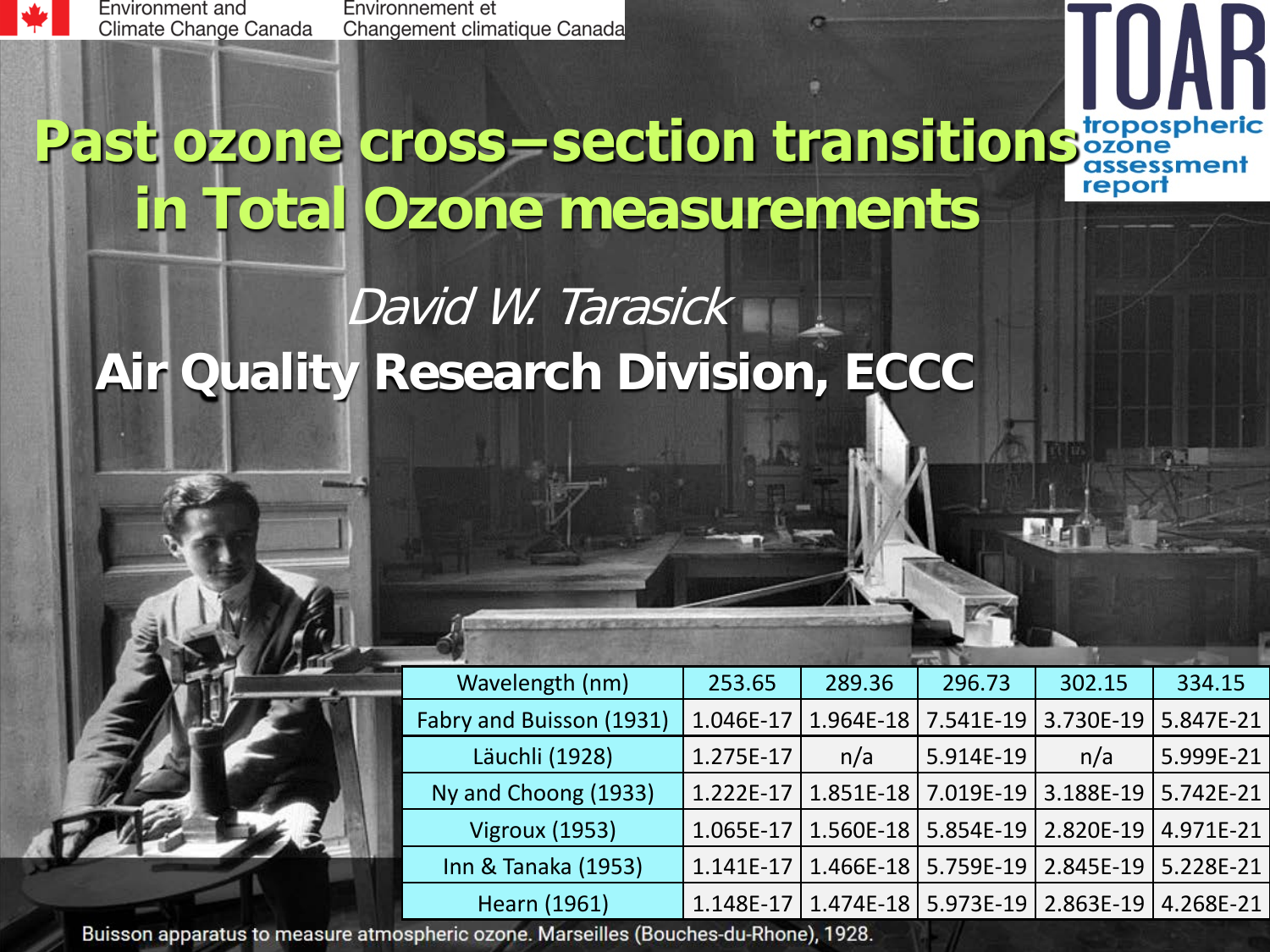#### Early measurements of coefficients varied often by 20-30%

| <b>Wavelength (nm)</b>             | 253.7        |                          | $263.3 \mid 265.2 \mid 269.9 \mid$ |                   | 275.2 | 280.4        | 289.4        | 292.5                    | 296.7             | 302.2                                 | 302.5             | 312.5             | 334.2        |
|------------------------------------|--------------|--------------------------|------------------------------------|-------------------|-------|--------------|--------------|--------------------------|-------------------|---------------------------------------|-------------------|-------------------|--------------|
| <b>Fabry and Buisson (1931)</b>    | 0.93         | 0.93                     | 0.97                               | 1.00              | 0.94  | 1.14         | 1.10         | 1.09                     | $\qquad \qquad -$ | 1.08                                  | 1.11              | 1.04              | 0.97         |
| <b>Läuchli</b> (1928)              | 1.14         | $\overline{\phantom{a}}$ | 1.12                               | $- -$             | --    | 1.01         | --           | $\qquad \qquad -$        | 0.96              | $\hspace{0.05cm}$ – $\hspace{0.05cm}$ | --                | 1.13              | 1.22         |
| Ny and Choong (1933)               | 1.09         | $\qquad \qquad -$        |                                    |                   |       | $--$         | 1.20         | $--$                     | 1.14              | 1.05                                  | $\qquad \qquad -$ | $\qquad \qquad -$ | 1.16         |
| $\overline{\text{Vigroux}}$ (1953) | 0.95         | $\sim$ $\sim$            | --                                 | $\qquad \qquad -$ | --    | $- -$        | 1.01         | $\overline{\phantom{a}}$ | 0.95              | 0.93                                  | $-$               | $\qquad \qquad -$ | 1.01         |
| <b>Inn &amp; Tanaka (1953)</b>     | 1.02         | 1.00                     | 1.02                               | 0.97              | 0.98  | 0.95         | 0.95         | 0.95                     | 0.94              | 0.94                                  | 0.94              | 1.04              | 1.06         |
| <b>Hearn</b> (1961)                | 1.02         | $-$                      | --                                 |                   | --    | $- -$        | 0.96         | $\sim$ $\sim$            | 0.97              | 0.94                                  | $-$               | $- -$             | 0.97         |
| Mauersberger et al.<br>(1986)      | 1.01         | $- -$                    |                                    |                   |       |              |              |                          |                   |                                       |                   |                   |              |
| Malicet et al. (1995)              | 1.01         | $-$                      | $- -$                              | $- -$             | --    | $- -$        | 0.98         | $\sim$ $\sim$            | 1.00              | 0.98                                  | $- -$             | $- -$             | 0.95         |
| Gorshelev et al. (2014)            | $\mathbf{1}$ | $\mathbf{1}$             | 1                                  | $\mathbf{1}$      |       | $\mathbf{1}$ | $\mathbf{1}$ | $\mathbf{1}$             | $\mathbf{1}$      |                                       | $\mathbf{1}$      | $\mathbf{1}$      | $\mathbf{1}$ |
| Viallon et al. (2015)              | 1.00         | $\qquad \qquad -$        |                                    |                   |       |              |              |                          |                   |                                       |                   |                   |              |
| Hodges et al. (2019)               | 1.01         |                          |                                    |                   |       |              |              |                          |                   |                                       |                   |                   |              |
|                                    |              |                          |                                    |                   |       |              |              |                          |                   |                                       |                   |                   |              |

#### [*Tarasick, Galbally et al.*, 2019]



Environnement et Changement climatique Canada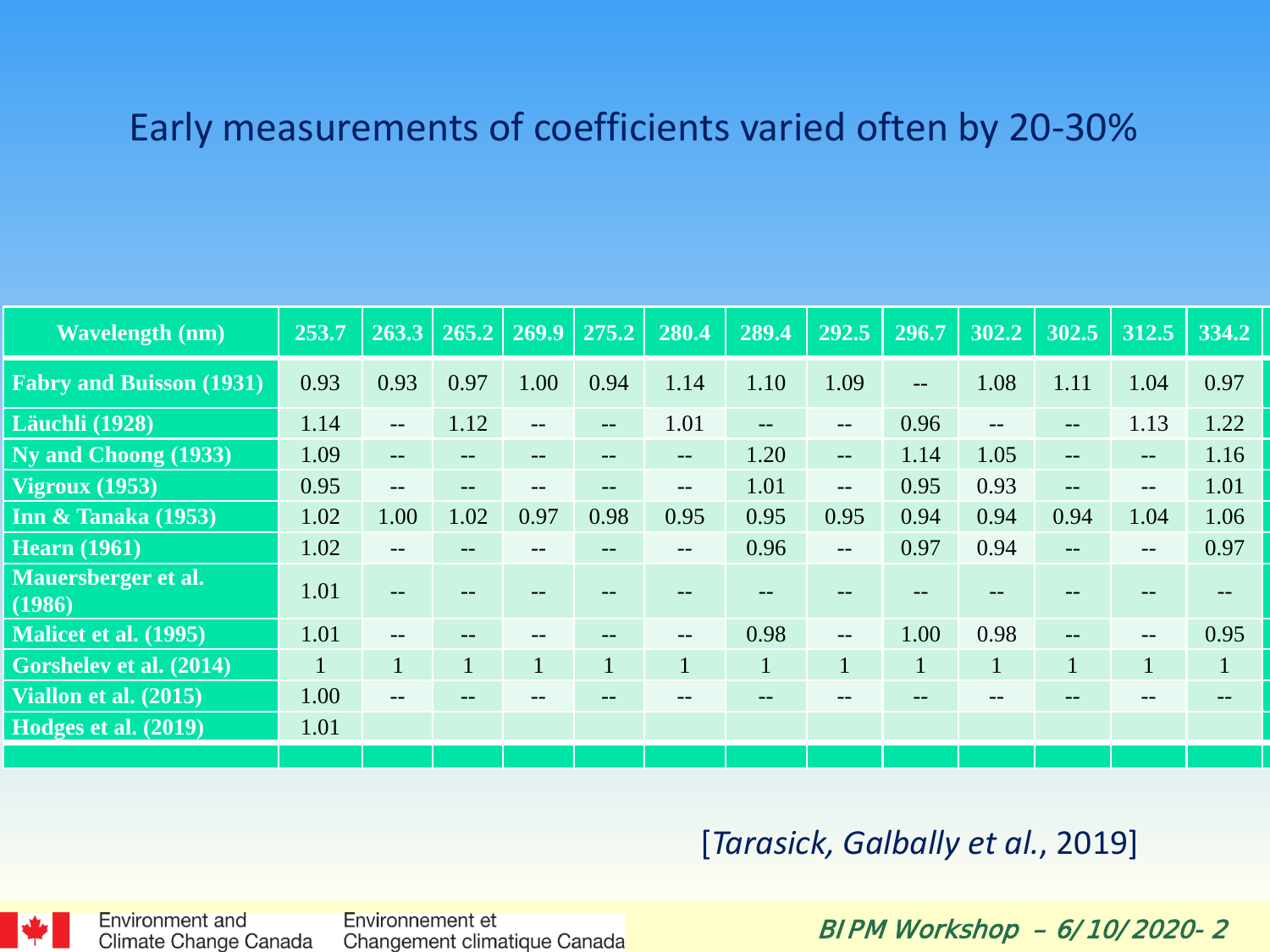## Global total ozone observations

- Fabry and Buisson 1913
- Early network total ozone measurements:
	- 1926-29 (Dobson): sites in UK, Europe, Chile, India, Egypt, USA, NZ.
	- Expanded 1930-57
- 1948: International Ozone Commission (IOC)
- 1957: Global network formally established as part of IGY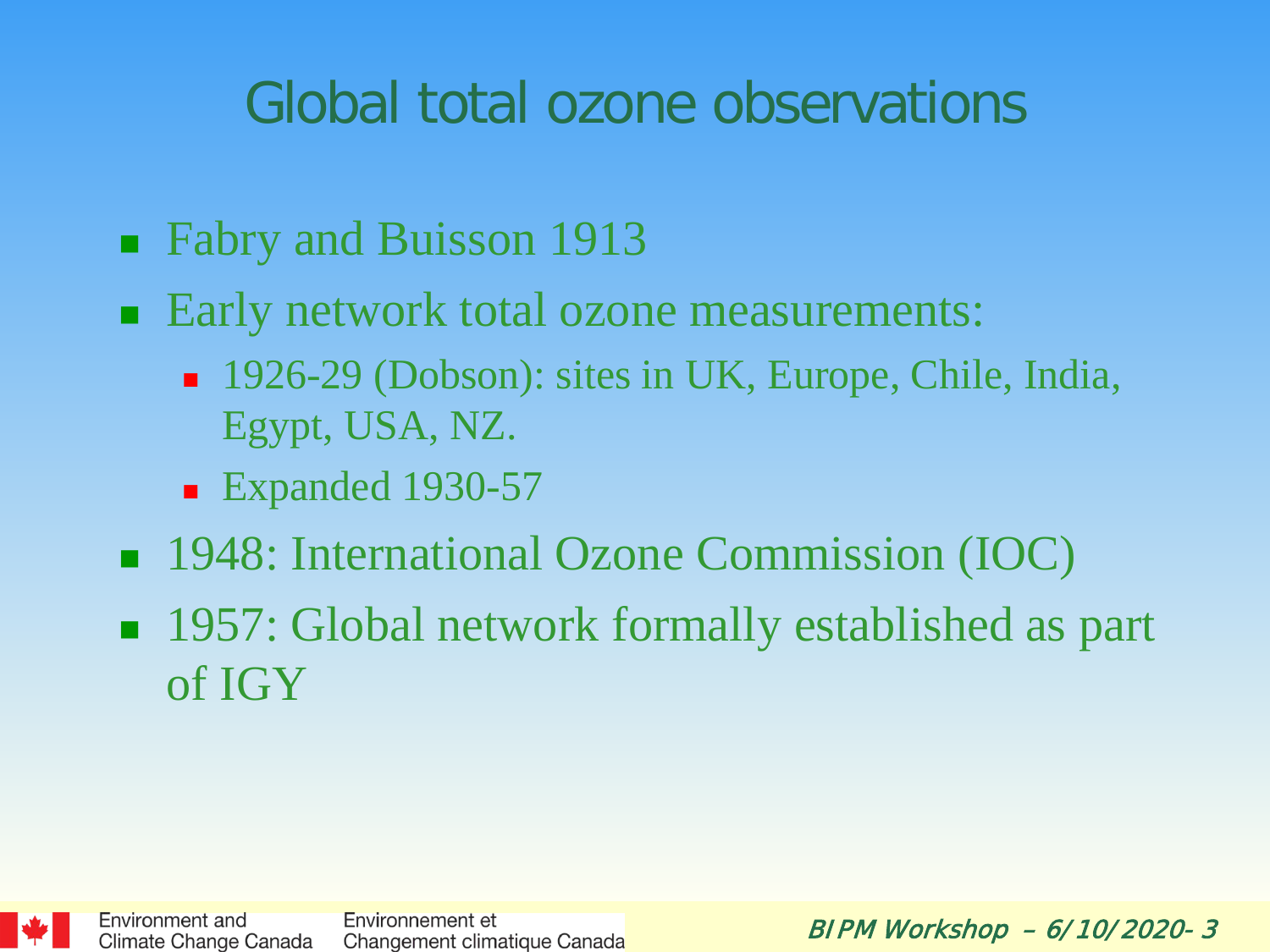"The first spectrograph was built in the summer of 1924 at Dobson's laboratory and workshop in a hut built for the purpose in the grounds of his home, Robin Wood, Boars Hill, near Oxford. Extensive measurements made from Boars Hill during 1925 established the main features of the seasonal variation of ozone, the maximum in the spring and the minimum in the autumn, and also demonstrated the close correlation between ozone amount and the meteorological conditions in the upper troposphere and lower stratosphere."

So … if you're dedicated … it is possible to work from home even if you're doing groundbreaking experimental work.

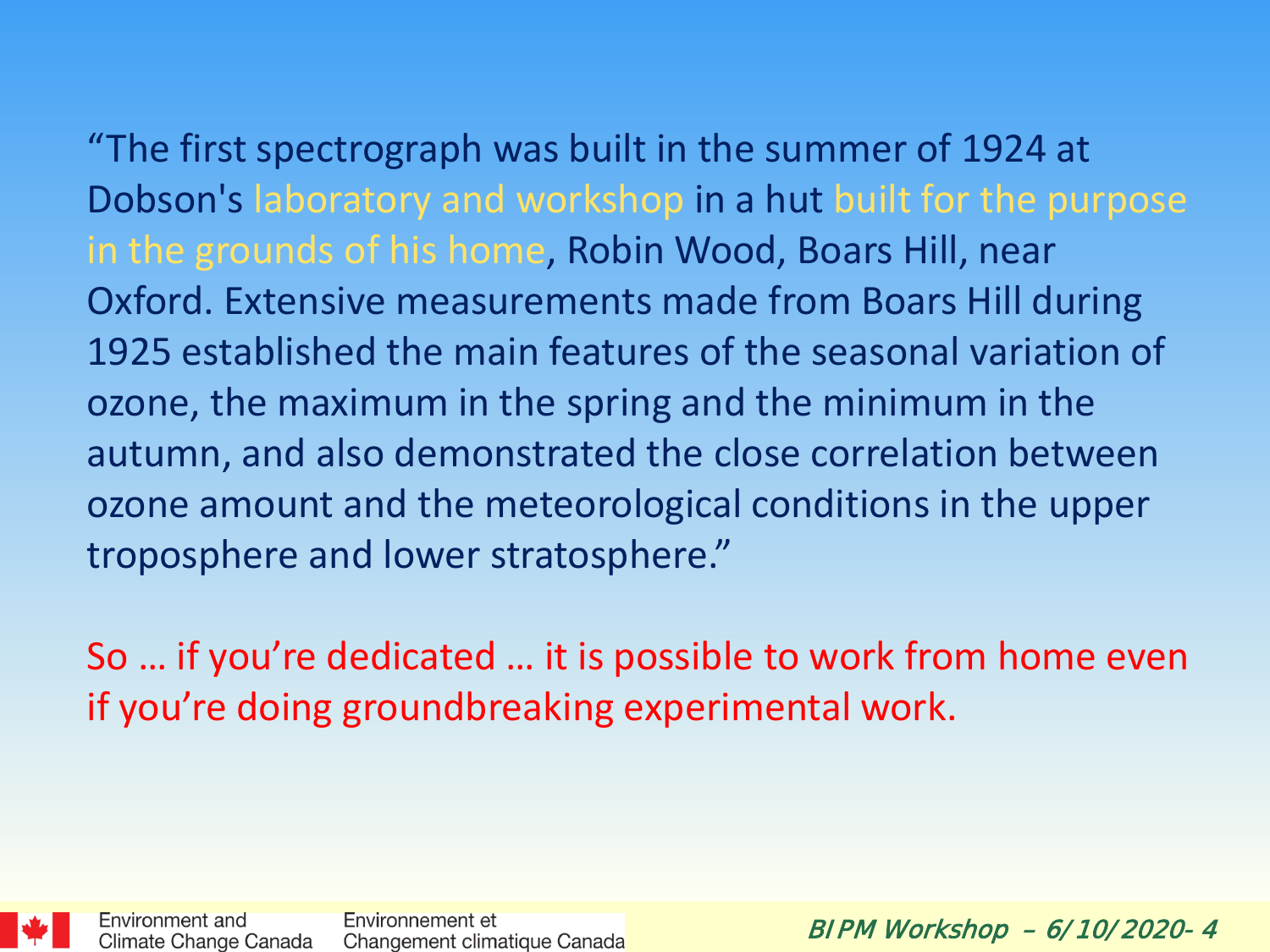# Ozone absorption coefficients for total ozone

- Early network total ozone measurements (Dobson) used Ny and Choong (1933)
- During IGY, Vigroux (1953) adopted; older values converted by multiplying by 1.36
- **Inconsistencies in ozone values from different** wavelength combinations prompted modified Vigroux (1967) coefficients; adopted in 1968
- These changes affected Dobson spectrometer measurements made with some wavelength pairs
- Bass and Paur (1985) coefficients formally adopted in 1992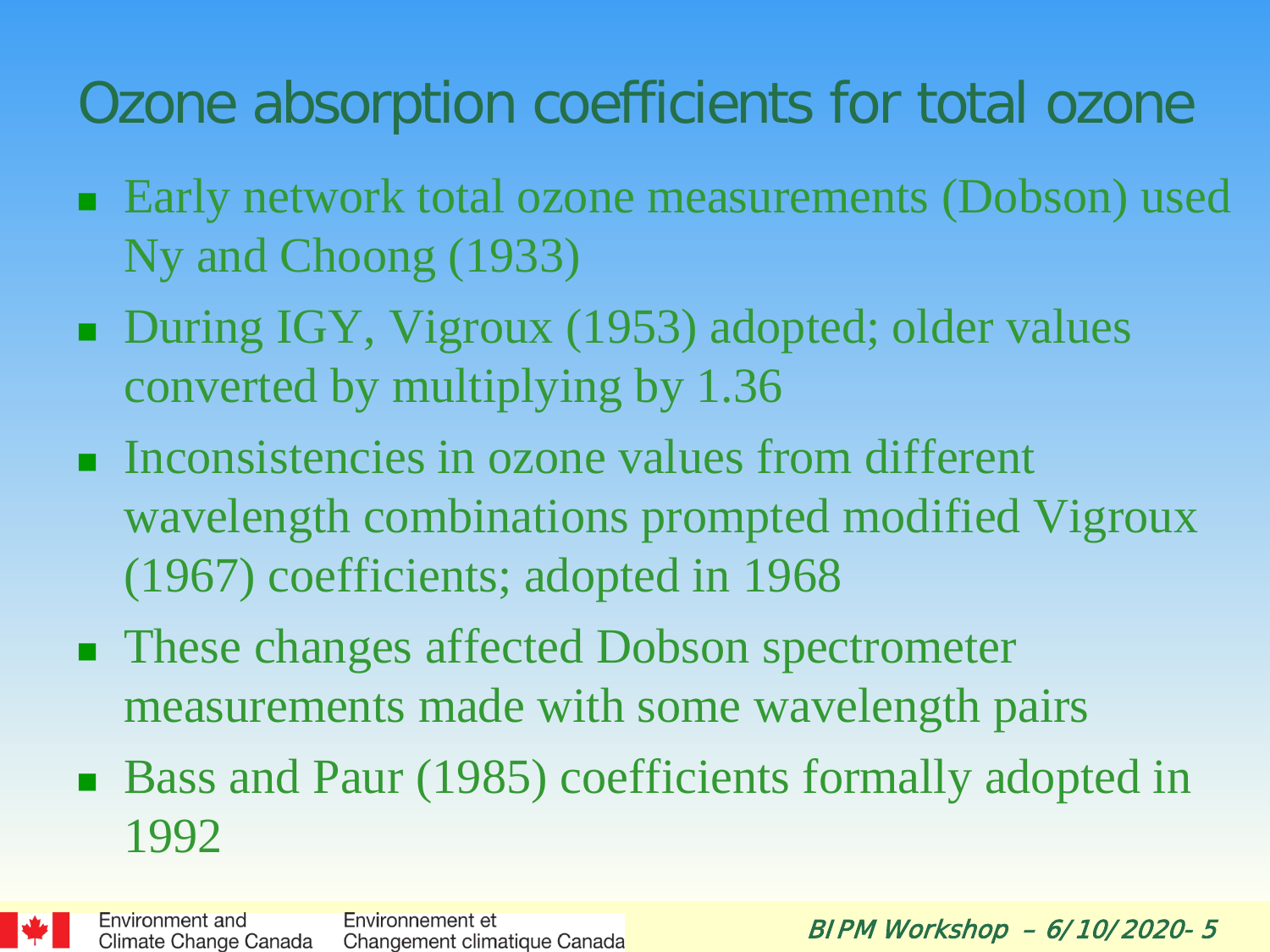# Ozone absorption coefficients for total ozone

- **Brewer spectrometers (now standard, then new)** already used BP coefficients
- **Effective BP absorption coefficients for Dobson** spectrometers, weighted with the instrument slit function, at an ozone-weighted mean atmospheric temperature, were published (IOC, 1991; Komhyr et al., 1993)
- BP coefficients adjusted to account for the temperature dependence (Barnes and Mauersberger, 1987) of the Hearn (1961) 253.7 nm coefficient.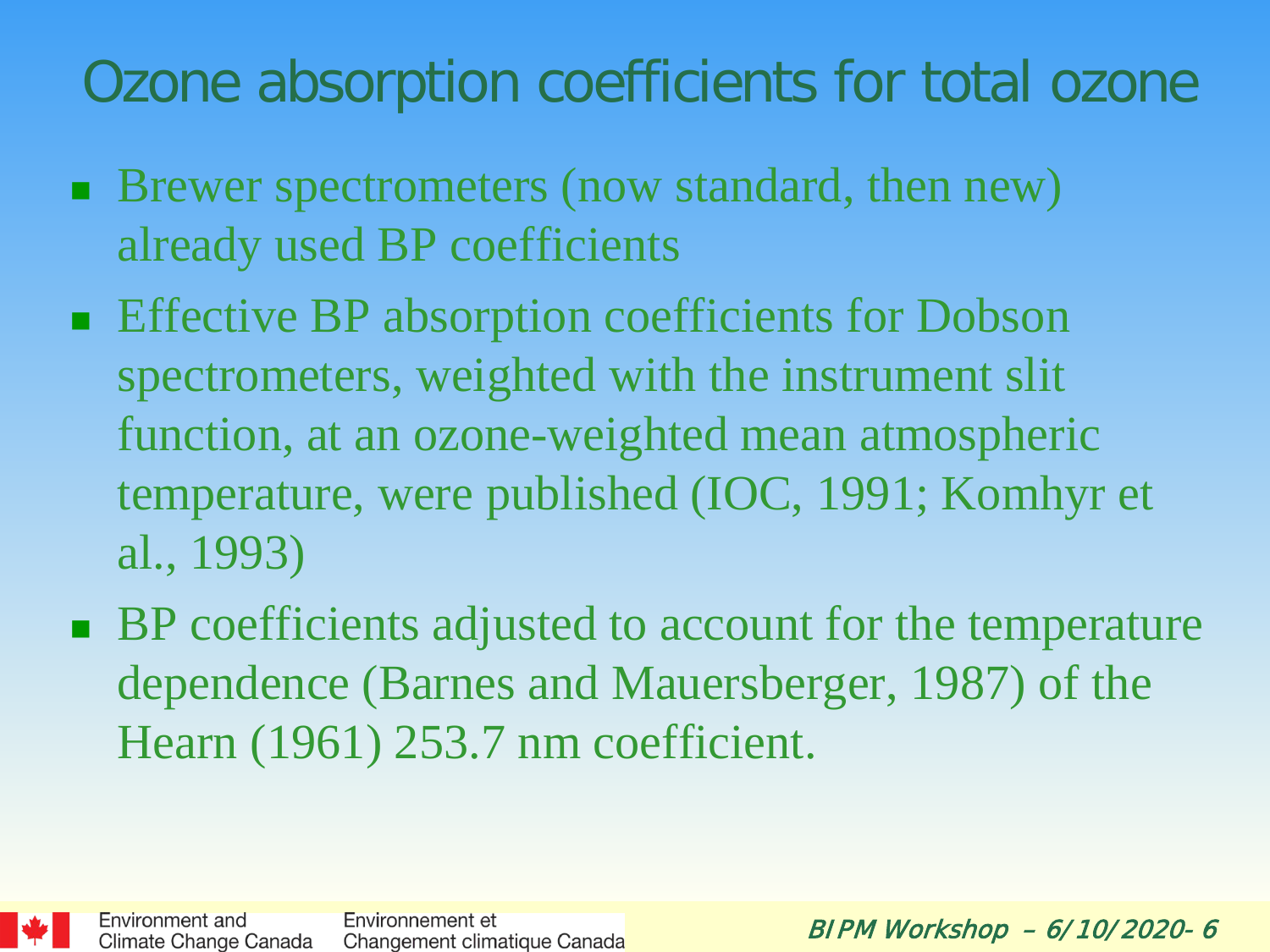# Ozone absorption coefficients for total ozone

- Most pre-1992 Dobson values in the World Ozone and UV Data Centre were adjusted downwards by 2.6% (coordinated by WOUDC)
- Some  $C$   $\&$  CD-pair observations that used Vigroux (1953) corrected by 4.1% and 7.5%
- **E**rrors estimated at  $\langle 0.3\%$
- Filter ozonometer measurements, linked to Dobson AD values, were also corrected by 2.6%
- No problems ensued...

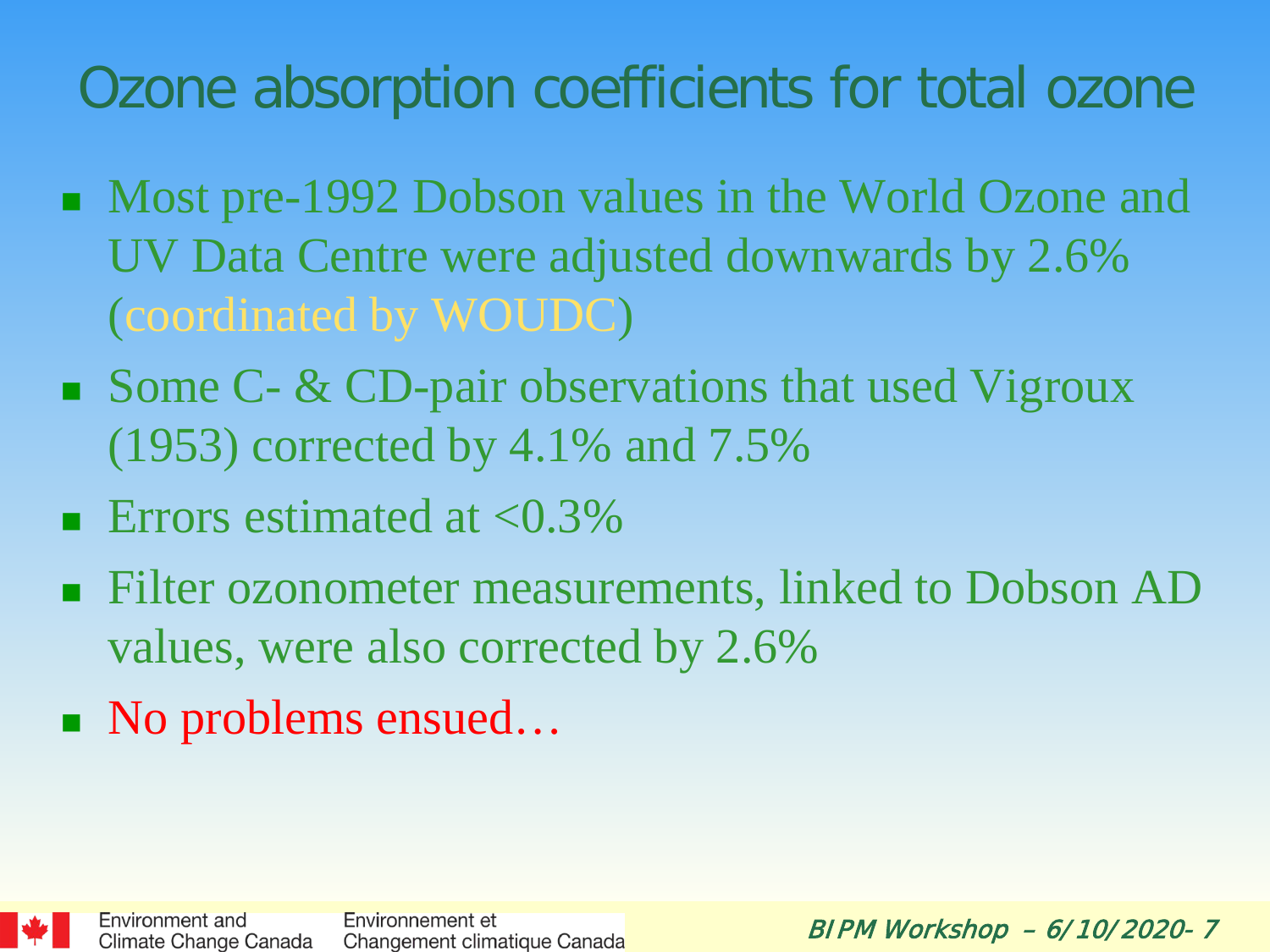## Current situation

- Bass and Paur (1985) measurements are relative to the Hearn (1961) value for the 253.7 nm coefficient, adjusted to account for its temperature dependence (Barnes and Mauersberger, 1987).
- Both Dobson and Brewer instruments currently use BP coefficients, so a change from Hearn will affect total ozone measurements
- *But...* GAW Report #218: Absorption Cross-Sections of Ozone (ACSO), 2015; recommends use of Serdyuchenko et al. (2014), and Gorshelev et al. (2014)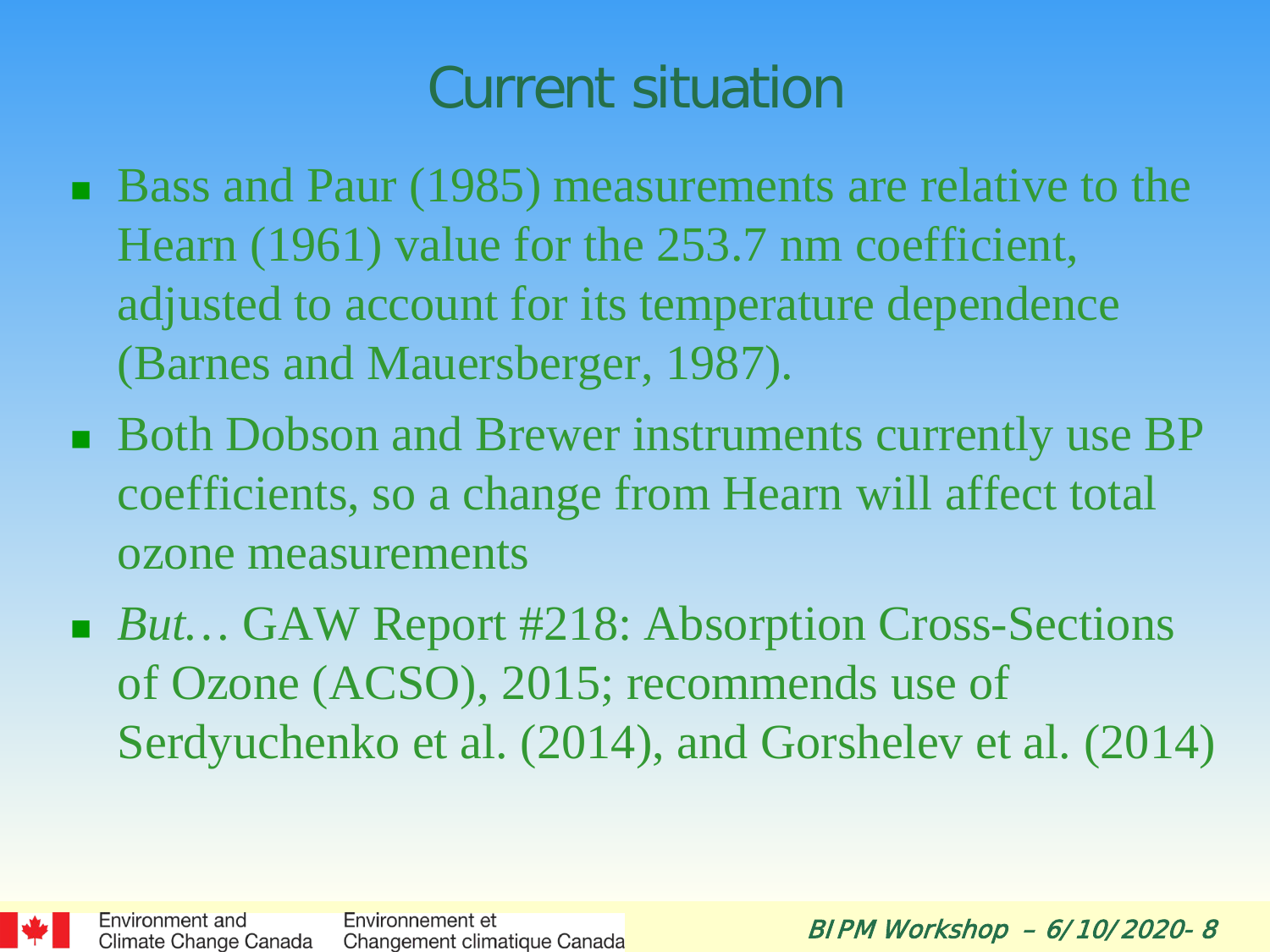#### More recent work

**Orphal, et al.,** 2016. Absorption Cross-Sections of Ozone in the Ultraviolet and Visible Spectral Regions – Status Report 2015. J. Mol. Spectroscopy. **327:** 105-121. doi:10.1016/j.jms.2016.07.007.

(a) BP (1985) should no longer be used …

(b) The data of SER (2014) are recommended … When SER (2014) is used, the difference between total ozone measurements of Brewer and Dobson instruments are very small and the difference between Dobson measurements at AD and CD wavelength pairs are diminished.

(c) For ground-based LIDAR measurements the use of BDM (1995) or SER (2014) is recommended.

(d) For satellite retrieval the … data of BDM (1995) should be used ... due to a deficiency in the signal-to-noise ratio in the SER (2014) dataset.

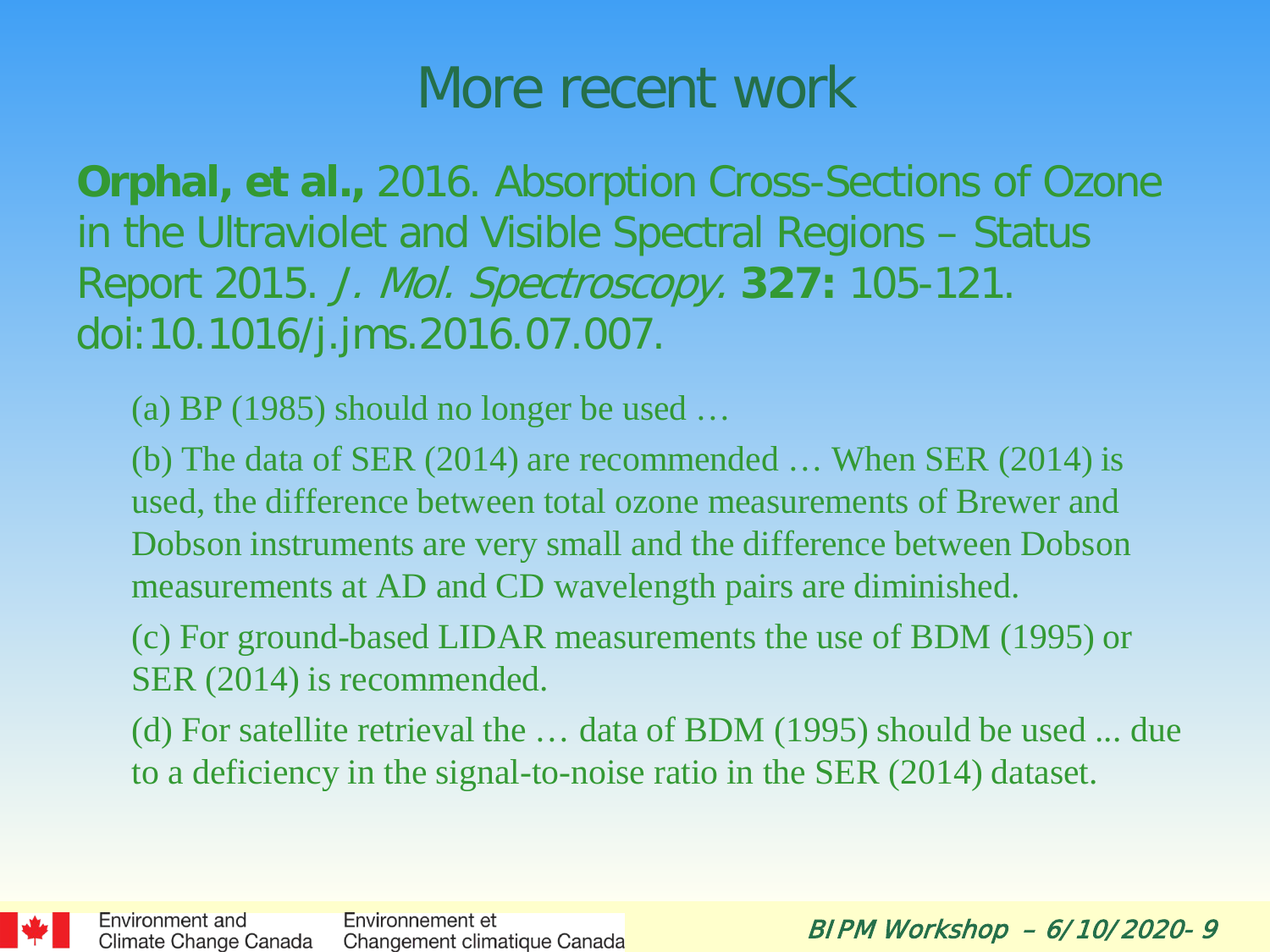#### Other remarks…

- ACSO recommendations not implemented yet, so ground-based observations (WOUDC) still use BP coefficients
- Revision is a complex process & instrument dependent: slit functions; optical path, stray light (*e.g.* Moeini et al., 2019)
- All historical data will need to be reprocessed! Data critical for trends (*e.g.* to evaluate Montreal Protocol), also satellite validation.
- Change will improve agreement of potassium iodide ozonesondes (currently sondes measure  $\sim$  1-5% too high in the troposphere).



Environment and